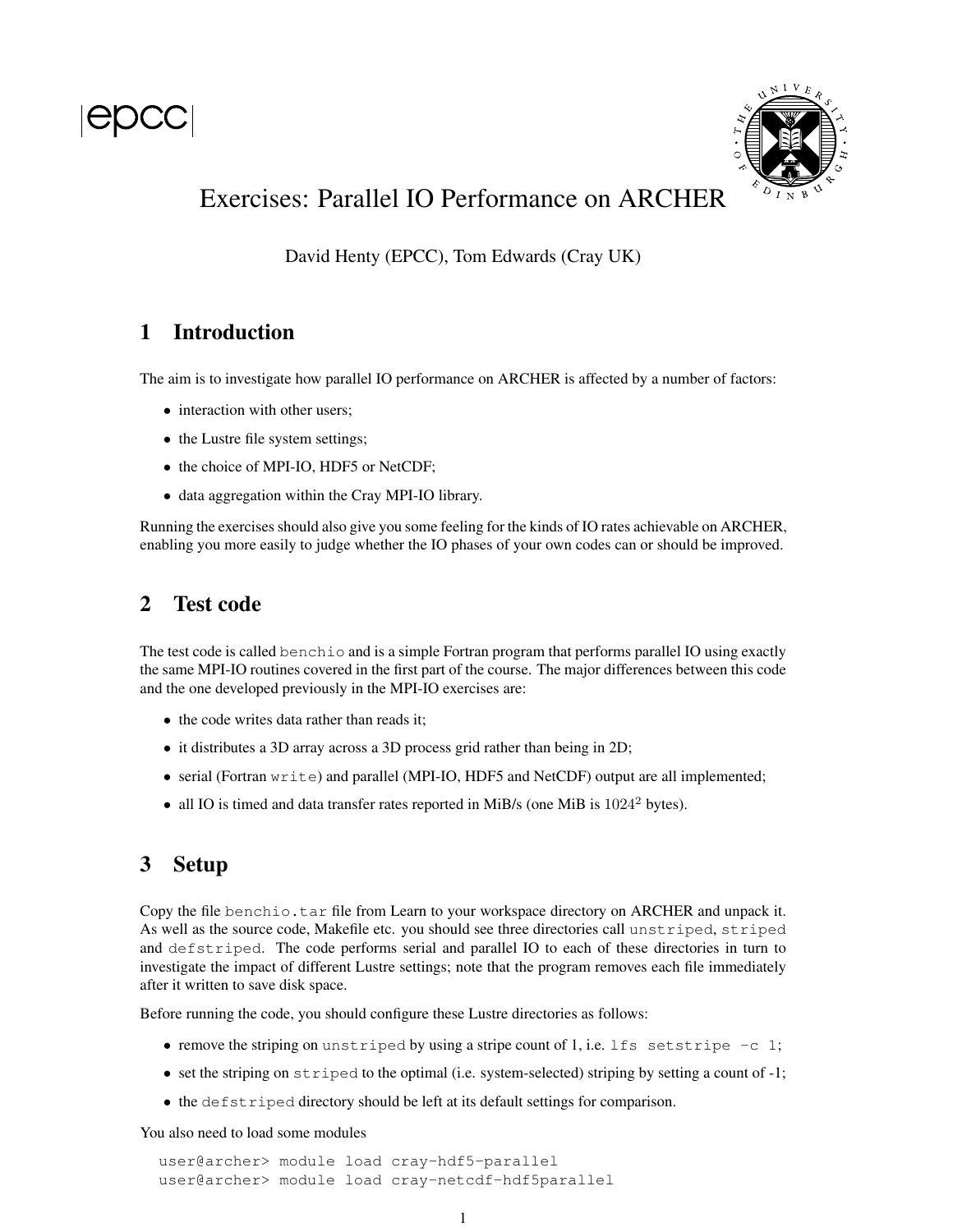Compile using make and submit the supplied batch script benchio. pbs to the reserved course queue. As distributed, this selects 8 nodes (i.e. 192 cores) and runs the code on 24, 48, 96 and 192 cores in turn.

Note that the program measures weak scaling, i.e. the array dimensions specified are those for the local array. This is simply replicated across processes, and hence the total data size (i.e. the size of the file) increases linearly with process count. The precise distribution of processes in the 3D grid is chosen automatically at runtime. See the Appendix for a more complete description of the code.

#### 4 Initial exercise

You should try and answer the follow questions:

- 1. How do the IO rates change as the number of processes is increased? How is this affected by the choice of striping, or the use of serial or parallel IO? Can you explain this behaviour in terms of the way that MPI-IO and Lustre are interacting with each other?
- 2. Run the code several times: how variable are the IO rates?
- 3. Find out the actual numbers of stripes being used by Lustre for default and "optimal" striping by issuing  $lfs$  qetstripe on a file in the appropriate directory. Note that files must have been created *after* the Lustre settings on the directory were last changed. You can either create a test file, or remove the fdelete calls in benchio so data files are not removed automatically.
- 4. Replace the collective MPI-IO call MPI\_File\_write\_all in mpiio.f90 with the individual call MPI\_File\_write and rerun the program. How do the parallel IO rates compare to those previously observed?

#### 5 Extra exercises

As explained in the lectures, good parallel IO performance requires that data is written simultaneously to many IO devices and that this is done using a small number of large, contiguous IO transactions. To achieve this, MPI-IO libraries attempt to aggregate data from multiple processes together into local buffers before writing to file. The Cray implementation can report quite detailed statistics about its internal operations which allow us to assess how successful its aggregation strategy is in practice.

- 1. In the PBS batch script, set the environment variable MPICH\_MPIIO\_STATS=1 to turn on MPI-IO reporting. Re-run the parallel IO tests above and look at how these statistics vary depending on the Lustre settings. Does the observed performance correlate with these statistics?
- 2. Repeat this study using individual rather than collective MPI-IO. Again, does observed performance correlate with the statistics?
- 3. Change the code so that HDF5 and NetCDF also use non-collective IO (see the comments in the appropriate files). Do you see the same behaviour as for MPI-IO?

## **Conclusions**

Hopefully these exercises have illustrated that fast parallel IO requires *all* the IO layers to be operating efficiently together: a single break in the chain can dramatically compromise the IO performance.

In particular, simply introducing MPI-IO into your code is not enough. Even having chosen the most efficient routines, it may initially have no substantial impact on IO performance. However, having implemented collective MPI-IO, adjusting the Lustre settings can then potentially increase performance by more than an order of magnitude. Most crucially, the benefit now grows with the number of cores as additional parallelism is utilised by both MPI-IO and Lustre.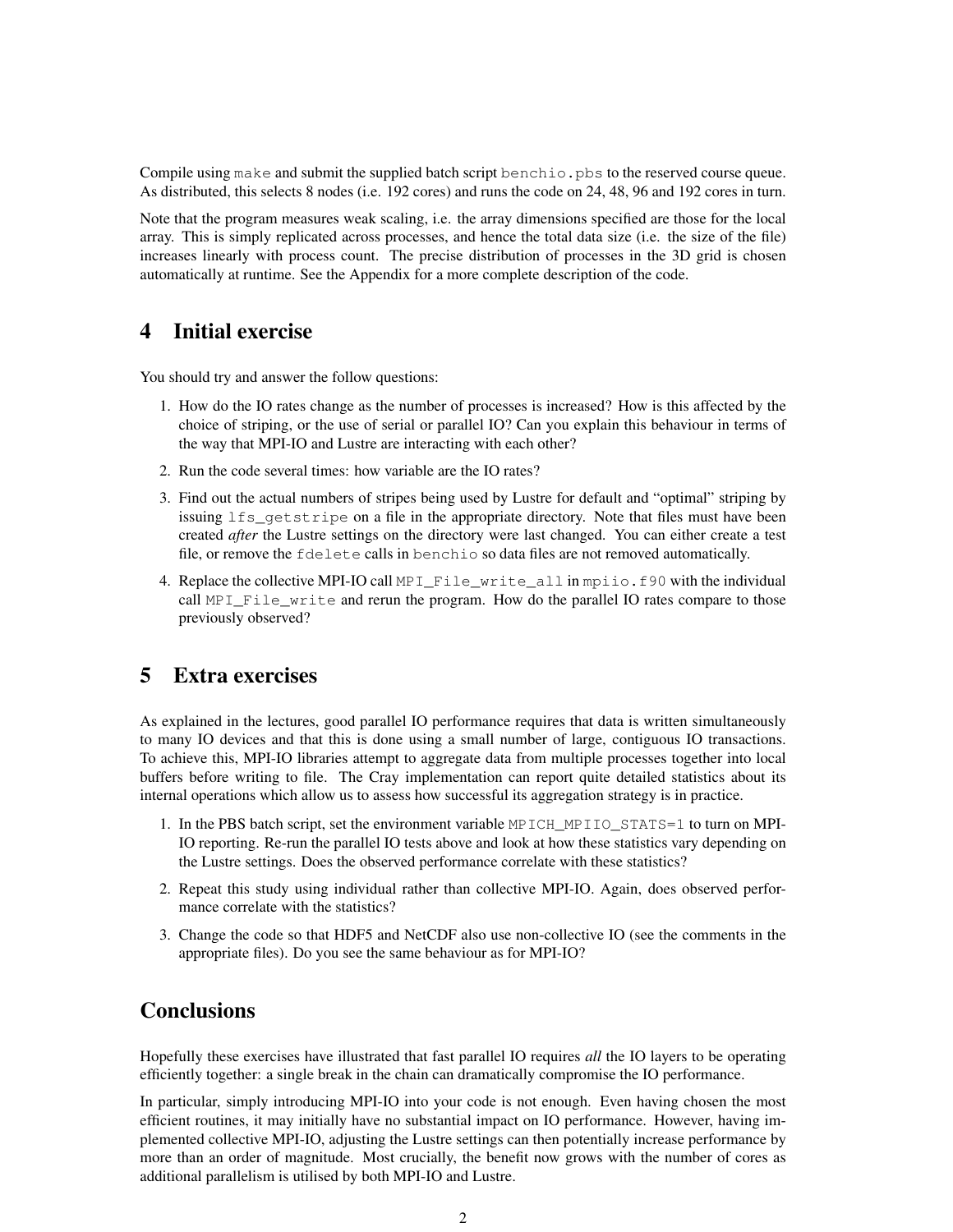#### Appendix: Details of benchio code (from README file)

The code does IO from a very simple configuration: a large 3D array of double-precision numbers distributed across a 3D grid of processes. It is written in Fortran. It was originally written as an MPI function to be called from a coarray code, then changed to pure MPI.

The \*local\* data size is specified by  $(n1, n2, n3)$ . The process grid (p1, p2, p3) is chosen using the standard MPI function "MPI\_Dims\_create", with  $p1*p2*p3 = size$ , except that the order is reversed as MPI usually assumes a C-like convention (tending to prefer larger numbers of processes in the first dimension) whereas this code is in Fortran. The global data array is of size (11, 12, 13) where l1=p1\*n1 etc.

The local data arrays have halos on them to make it more realistic, i.e. they are declared as:

double precision :: iodata(0:n1+1, 0:n2+1, 0:n3+1)

The data is written out in a decomposition-independent format, so there is a substantial amount of data rearrangement required. It would of course be easier to write out in processor order, i.e. all the data from rank 0, then rank 1 etc., but this is not what we want to do in a real program.

The array is initialised such that each non-halo element has a unique value in the range  $[1, 11*12*13]$ . Entries are set according to their \*global\* position so that, if the IO works correctly, the file should contain the numbers 1.0, 2.0, 3.0,  $\ldots$ ,  $11*12*13$  in order.

To do this, the subroutine "mpiiowrite" is called with the local dimensions passed explicitly and the process decomposition described by a cartesian communicator. The IO within "mpiiowrite" is quite straightforward:

A subarray type called "filetype" is declared which describes which (n1, n2, n3) subsection of the global (l1, l2, l3) array each process owns; a process simply has to query its position in the cartesian communicator. This is then used as the filetype in "MPI\_File\_open", at which stage each process has defined what subsets of the global file it is going to access. This info is stored in the file handle "fh".

A subarray type called "mpi\_subarray" is declared to describe what portion of the local data to write to the file. This is simply the core (n1, n2, n3) section excluding the halos.

Once this simple setup is done, all that is needed is a single collective call:

call MPI\_File\_write\_all(fh, iodata, 1, mpi\_subarray, status, ierr) and \*all\* the hard work is done by MPI-IO.